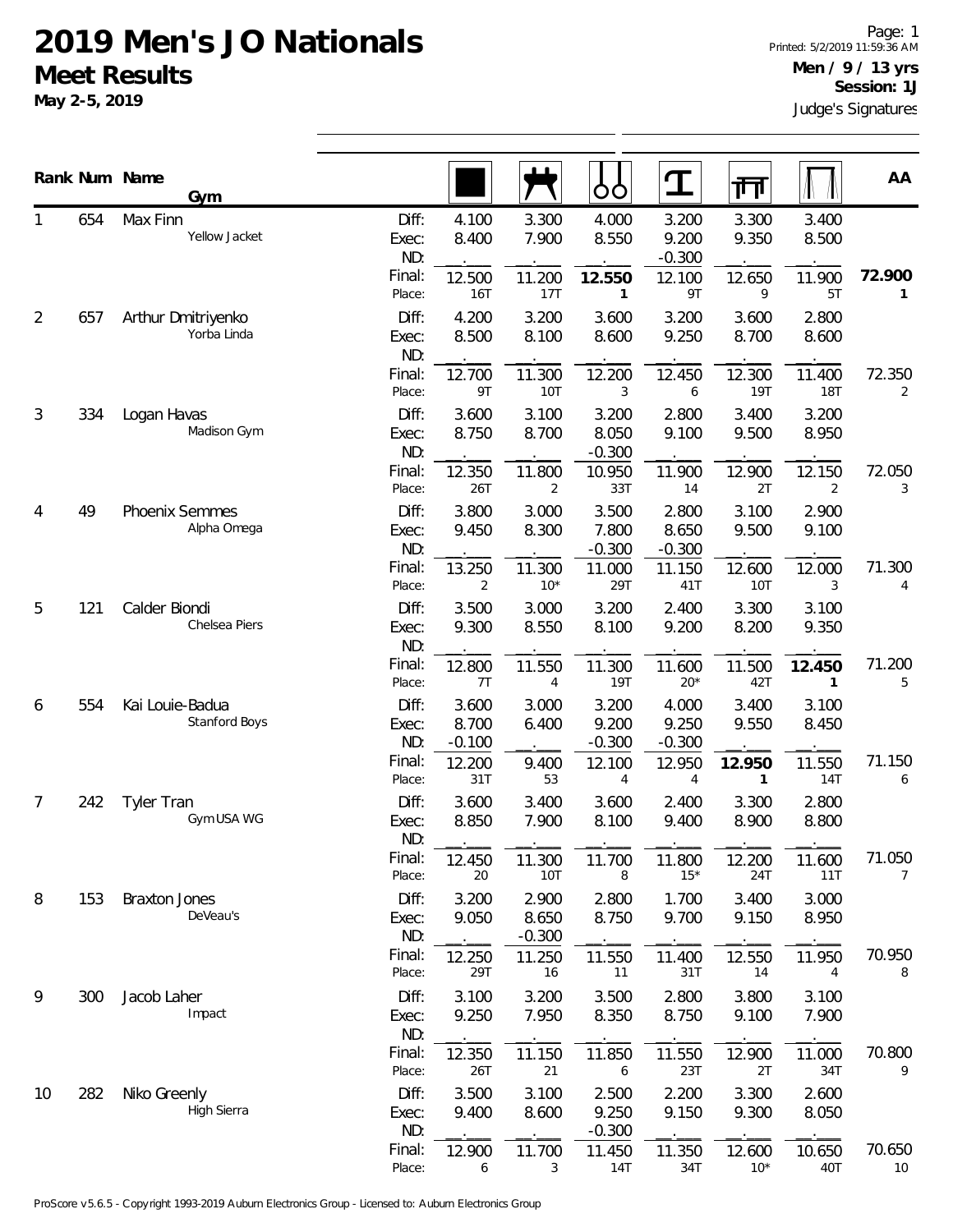|           |     | Rank Num Name<br>Gym            |                       |                            |                | ŎŎ                         | $\mathbf T$                | गा                   |                | AA           |
|-----------|-----|---------------------------------|-----------------------|----------------------------|----------------|----------------------------|----------------------------|----------------------|----------------|--------------|
| 215<br>11 |     | Lorenzo Diaz<br>Go For It USA   | Diff:<br>Exec:<br>ND: | 3.800<br>9.200             | 2.900<br>8.550 | 2.600<br>8.050<br>$-0.300$ | 2.400<br>9.400             | 3.100<br>9.050       | 2.300<br>9.550 |              |
|           |     |                                 | Final:<br>Place:      | 13.000<br>4                | 11.450<br>5T   | 10.350<br>48T              | 11.800<br>$15*$            | 12.150<br>$27*$      | 11.850<br>7T   | 70.600<br>11 |
| 12        | 114 | David Ramirez<br>Central Coast  | Diff:<br>Exec:<br>ND: | 3.700<br>8.700             | 2.900<br>8.300 | 3.200<br>8.250             | 2.400<br>9.000<br>$-0.100$ | 3.400<br>8.800       | 2.600<br>9.250 |              |
|           |     |                                 | Final:<br>Place:      | 12.400<br>21T              | 11.200<br>17T  | 11.450<br>14T              | 11.300<br>36               | 12.200<br>24T        | 11.850<br>7T   | 70.400<br>12 |
| 13        | 322 | Lucas Chamberlin<br>Lakeshore   | Diff:<br>Exec:<br>ND: | 3.900<br>8.750             | 3.400<br>7.650 | 3.300<br>8.200<br>$-0.300$ | 4.100<br>9.050             | 3.500<br>7.750       | 2.600<br>8.450 |              |
|           |     |                                 | Final:<br>Place:      | 12.650<br>12T              | 11.050<br>23T  | 11.200<br>22T              | 13.150<br>3                | 11.250<br>47         | 11.050<br>31T  | 70.350<br>13 |
| 14        | 357 | Jonah Soltz<br>Metropolitan     | Diff:<br>Exec:<br>ND: | 3.400<br>9.300             | 2.600<br>8.800 | 2.000<br>9.450<br>$-0.300$ | 1.600<br>9.300             | 3.600<br>9.000       | 2.000<br>9.550 |              |
|           |     |                                 | Final:<br>Place:      | 12.700<br>9T               | 11.400<br>8    | 11.150<br>24T              | 10.900<br>49T              | 12.600<br>10T        | 11.550<br>14T  | 70.300<br>14 |
| 15        | 454 | Jimmy Hawksworth<br>Premier Gym | Diff:<br>Exec:<br>ND: | 4.000<br>9.200             | 2.800<br>7.850 | 2.300<br>8.950<br>$-0.300$ | 2.400<br>9.550             | 3.200<br>9.100       | 2.500<br>8.700 |              |
|           |     |                                 | Final:<br>Place:      | 13.200<br>3                | 10.650<br>31T  | 10.950<br>33T              | 11.950<br>12T              | 12.300<br><b>19T</b> | 11.200<br>28   | 70.250<br>15 |
| 16        | 517 | Kendell Powell<br>Salto Gym     | Diff:<br>Exec:<br>ND: | 4.300<br>8.700<br>$-0.300$ | 3.400<br>8.050 | 3.200<br>7.800             | 4.000<br>9.350             | 3.200<br>8.700       | 3.400<br>6.300 |              |
|           |     |                                 | Final:<br>Place:      | 12.700<br>9T               | 11.450<br>5T   | 11.000<br>29T              | 13.350<br>2                | 11.900<br>37T        | 9.700<br>55T   | 70.100<br>16 |
| 17        | 161 | Benjamin Aguilar<br>EVO Gym     | Diff:<br>Exec:<br>ND: | 3.800<br>8.700             | 2.900<br>7.550 | 3.200<br>8.400<br>$-0.300$ | 2.800<br>8.700             | 3.400<br>9.400       | 2.800<br>8.450 |              |
|           |     |                                 | Final:<br>Place:      | 12.500<br>16T              | 10.450<br>36T  | 11.300<br>19T              | 11.500<br>29               | 12.800<br>5T         | 11.250<br>26T  | 69.800<br>17 |
| 18        | 473 | Alex Ferrell<br>Queen City      | Diff:<br>Exec:<br>ND: | 3.400<br>8.750             | 3.400<br>8.550 | 2.800<br>9.150             | 3.200<br>9.150             | 3.400<br>7.300       | 3.300<br>7.150 |              |
|           |     |                                 | Final:<br>Place:      | 12.150<br>34T              | 11.950<br>1    | 11.950<br>5                | 12.350<br>7                | 10.700<br>53T        | 10.450<br>47T  | 69.550<br>18 |
| 19        | 202 | Christopher Nogueira<br>GMS Gym | Diff:<br>Exec:<br>ND: | 4.000<br>8.950             | 3.400<br>6.300 | 3.400<br>8.500<br>$-0.300$ | 2.400<br>8.350             | 4.200<br>8.650       | 2.600<br>9.000 |              |
|           |     |                                 | Final:<br>Place:      | 12.950<br>5                | 9.700<br>50    | 11.600<br>10               | 10.750<br>52T              | 12.850<br>4          | 11.600<br>11T  | 69.450<br>19 |
| 20        | 241 | Zachary Schwartz<br>Gym USA WG  | Diff:<br>Exec:<br>ND: | 3.300<br>8.750             | 2.900<br>7.850 | 2.900<br>8.250<br>$-0.300$ | 2.400<br>9.250             | 3.100<br>9.100       | 2.900<br>9.000 |              |
|           |     |                                 | Final:<br>Place:      | 12.050<br>41T              | 10.750<br>29T  | 10.850<br>38               | 11.650<br>19               | 12.200<br>24T        | 11.900<br>5T   | 69.400<br>20 |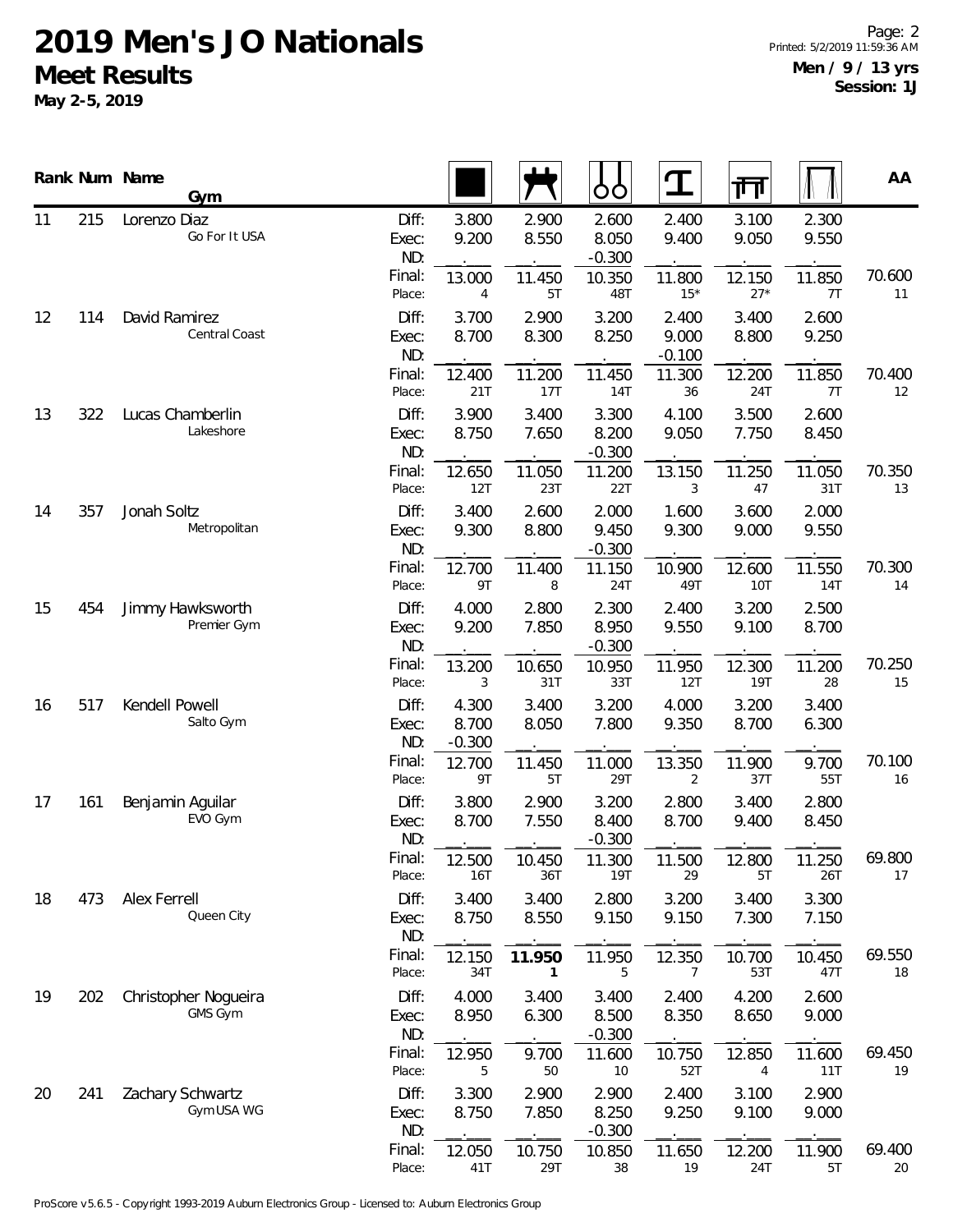|           |     | Rank Num Name       | Gym                             |                                           |                                 |                                   | OO                                         | $\mathbf T$                                 | 帀                                        |                                 | AA            |
|-----------|-----|---------------------|---------------------------------|-------------------------------------------|---------------------------------|-----------------------------------|--------------------------------------------|---------------------------------------------|------------------------------------------|---------------------------------|---------------|
| 21        | 261 | Nate Schellerer     | Gymkhana                        | Diff:<br>Exec:<br>ND:<br>Final:<br>Place: | 3.900<br>8.500<br>12.400<br>21T | 3.100<br>7.900<br>11.000<br>$25*$ | 2.600<br>7.900<br>$-0.300$<br>10.200<br>52 | 4.000<br>7.850<br>$-0.300$<br>11.550<br>23T | 3.300<br>9.300<br>12.600<br>$10^{\star}$ | 2.700<br>8.900<br>11.600<br>11T | 69.350<br>21  |
| 22        | 239 |                     | Benjamin Manzella<br>Gym USA WG | Diff:<br>Exec:<br>ND:                     | 3.400<br>8.850                  | 2.400<br>8.400<br>$-0.300$        | 2.300<br>9.000<br>$-0.300$                 | 2.400<br>8.950                              | 3.500<br>9.250                           | 2.300<br>9.150                  |               |
|           |     |                     |                                 | Final:<br>Place:                          | 12.250<br>29T                   | 10.500<br>34T                     | 11.000<br>29T                              | 11.350<br>34T                               | 12.750<br>7                              | 11.450<br>17                    | 69.300<br>22  |
| 23T       | 518 | Jake Schumacher     | Salto Gym                       | Diff:<br>Exec:<br>ND:                     | 4.000<br>7.850                  | 2.700<br>7.050                    | 3.000<br>8.350<br>$-0.300$                 | 2.800<br>9.150                              | 3.800<br>9.000                           | 2.600<br>9.200                  |               |
|           |     |                     |                                 | Final:<br>Place:                          | 11.850<br>48T                   | 9.750<br>49                       | 11.050<br>28                               | 11.950<br>12T                               | 12.800<br>5T                             | 11.800<br>9                     | 69.200<br>23T |
| 23T       | 462 | Jacob Porrey        | Premier West                    | Diff:<br>Exec:<br>ND:                     | 3.400<br>8.700                  | 3.000<br>8.200                    | 3.400<br>8.250                             | 2.200<br>8.850                              | 2.700<br>9.550                           | 2.300<br>8.650                  |               |
|           |     |                     |                                 | Final:<br>Place:                          | 12.100<br>39T                   | 11.200<br>17T                     | 11.650<br>9                                | 11.050<br>45                                | 12.250<br>22T                            | 10.950<br>38T                   | 69.200<br>23T |
| 524<br>25 |     | Jonathan Yakel      | Salto Gym                       | Diff:<br>Exec:<br>ND:                     | 4.300<br>9.050                  | 2.900<br>7.200<br>$-0.300$        | 3.700<br>8.100                             | 2.400<br>9.150<br>$-0.300$                  | 3.300<br>8.100                           | 2.500<br>9.050                  |               |
|           |     |                     |                                 | Final:<br>Place:                          | 13.350<br>1                     | 9.800<br>47T                      | 11.800<br>7                                | 11.250<br>37                                | 11.400<br>44                             | 11.550<br><b>14T</b>            | 69.150<br>25  |
| 26        | 148 | Jake Islam          | Daggett's                       | Diff:<br>Exec:<br>ND:                     | 3.500<br>8.700                  | 3.300<br>6.200                    | 2.900<br>8.550                             | 4.100<br>9.450                              | 3.400<br>7.150                           | 3.100<br>8.600                  |               |
|           |     |                     |                                 | Final:<br>Place:                          | 12.200<br>31T                   | 9.500<br>52                       | 11.450<br>14T                              | 13.550<br>$\mathbf{1}$                      | 10.550<br>56                             | 11.700<br>10                    | 68.950<br>26  |
| 27        | 449 | John Blakey         | Premier Gym                     | Diff:<br>Exec:<br>ND:                     | 3.700<br>8.300                  | 3.100<br>8.200                    | 3.400<br>7.400<br>$-0.300$                 | 2.400<br>8.550                              | 3.400<br>9.300                           | 2.600<br>8.700                  |               |
|           |     |                     |                                 | Final:<br>Place:                          | 12.000<br>44T                   | 11.300<br>10T                     | 10.500<br>45T                              | 10.950<br>46T                               | 12.700<br>8                              | 11.300<br>$24*$                 | 68.750<br>27  |
| 28        | 548 | <b>Henry Counts</b> | St. Louis                       | Diff:<br>Exec:<br>ND:                     | 3.800<br>8.600                  | 2.500<br>8.400<br>$-0.300$        | 2.200<br>9.100<br>$-0.300$                 | 2.800<br>8.900                              | 3.000<br>8.950                           | 2.300<br>8.700                  |               |
|           |     |                     |                                 | Final:<br>Place:                          | 12.400<br>$21*$                 | 10.600<br>33                      | 11.000<br>29T                              | 11.700<br>18                                | 11.950<br>35T                            | 11.000<br>$34*$                 | 68.650<br>28  |
| 29        | 309 | Aaron Bayer         | International OH                | Diff:<br>Exec:<br>ND:                     | 3.600<br>8.900                  | 3.300<br>8.000                    | 3.300<br>7.900<br>$-0.300$                 | 2.400<br>8.800<br>$-0.300$                  | 3.600<br>8.050                           | 2.600<br>8.700                  |               |
|           |     |                     |                                 | Final:<br>Place:                          | 12.500<br>$16*$                 | 11.300<br>10T                     | 10.900<br>36T                              | 10.900<br>49T                               | 11.650<br>41                             | 11.300<br>$24*$                 | 68.550<br>29  |
| 30        | 31  | Abraham Sasso       | Ace Gym PA                      | Diff:<br>Exec:<br>ND:                     | 3.600<br>8.950                  | 2.600<br>7.350                    | 2.600<br>8.650<br>$-0.300$                 | 2.400<br>9.150                              | 3.300<br>8.700                           | 2.300<br>9.100                  |               |
|           |     |                     |                                 | Final:<br>Place:                          | 12.550<br>14                    | 9.950<br>44T                      | 10.950<br>33T                              | 11.550<br>$23*$                             | 12.000<br>32T                            | 11.400<br><b>18T</b>            | 68.400<br>30  |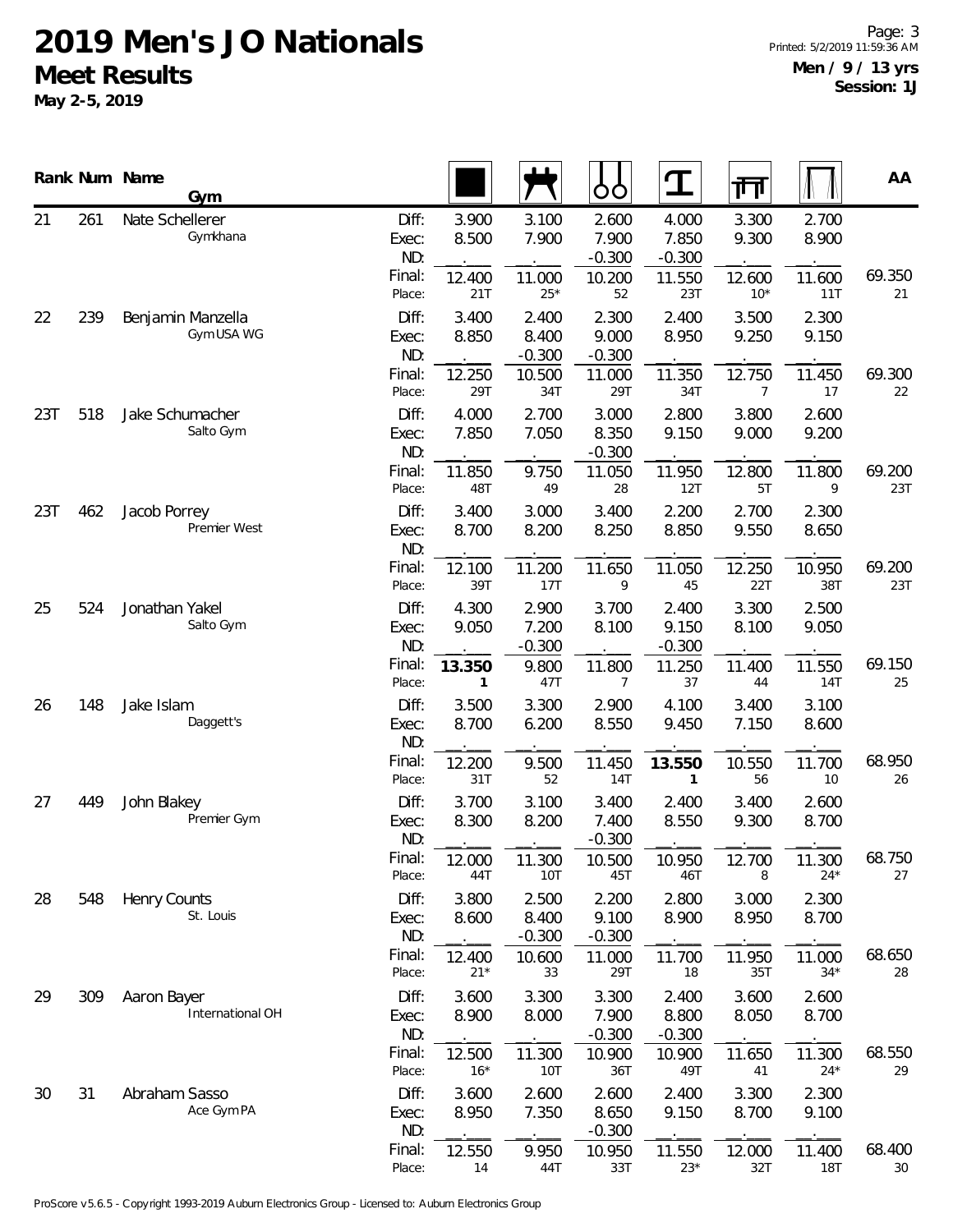|            |     | Rank Num Name<br>Gym               |                       |                            |                            | O<br>O                     | ${\bf T}$                  | 帀               |                 | AA            |
|------------|-----|------------------------------------|-----------------------|----------------------------|----------------------------|----------------------------|----------------------------|-----------------|-----------------|---------------|
| 31         | 150 | Will Taplin<br>Danik               | Diff:<br>Exec:<br>ND: | 3.700<br>8.950             | 2.700<br>7.100             | 2.900<br>8.450             | 2.400<br>8.750             | 3.300<br>9.050  | 2.300<br>8.700  |               |
|            |     |                                    | Final:<br>Place:      | 12.650<br>12T              | 9.800<br>47T               | 11.350<br>17T              | 11.150<br>41T              | 12.350<br>17T   | 11.000<br>$34*$ | 68.300<br>31  |
| 32T<br>464 |     | Cameron Rhymes<br>Premier West     | Diff:<br>Exec:<br>ND: | 3.400<br>9.000             | 3.400<br>7.100             | 3.800<br>6.750             | 3.200<br>9.050             | 3.100<br>8.100  | 2.600<br>8.550  |               |
|            |     |                                    | Final:<br>Place:      | 12.400<br>21T              | 10.500<br>34T              | 10.550<br>43T              | 12.250<br>8                | 11.200<br>48T   | 11.150<br>29    | 68.050<br>32T |
| 32T        | 626 | Caleb West<br><b>WOGA</b>          | Diff:<br>Exec:<br>ND: | 3.400<br>8.550             | 2.400<br>9.050             | 2.700<br>8.150<br>$-0.300$ | 1.600<br>9.150             | 3.100<br>8.850  | 2.500<br>8.900  |               |
|            |     |                                    | Final:<br>Place:      | 11.950<br>46T              | 11.450<br>5T               | 10.550<br>43T              | 10.750<br>52T              | 11.950<br>35T   | 11.400<br>18T   | 68.050<br>32T |
| 34         | 582 | Jack Foltyn<br>Thornton's          | Diff:<br>Exec:<br>ND: | 3.300<br>8.800             | 3.000<br>8.300             | 3.800<br>7.350             | 2.400<br>9.200             | 3.500<br>7.150  | 3.200<br>7.900  |               |
|            |     |                                    | Final:<br>Place:      | 12.100<br>39T              | 11.300<br>$10*$            | 11.150<br>24T              | 11.600<br>$20*$            | 10.650<br>55    | 11.100<br>30    | 67.900<br>34  |
| 35         | 86  | Anthony Casciano<br>Brestyan's     | Diff:<br>Exec:<br>ND: | 3.800<br>8.730             | 2.600<br>8.150<br>$-0.300$ | 2.400<br>8.600<br>$-0.300$ | 2.400<br>9.200             | 3.200<br>8.950  | 2.200<br>8.200  |               |
|            |     |                                    | Final:<br>Place:      | 12.530<br>15               | 10.450<br>36T              | 10.700<br>41T              | 11.600<br>$20*$            | 12.150<br>27T   | 10.400<br>49T   | 67.830<br>35  |
| 36T        | 496 | Matthew Roth<br>Roth's Crosspoint  | Diff:<br>Exec:<br>ND: | 3.400<br>8.600             | 3.100<br>8.250             | 3.200<br>8.000<br>$-0.300$ | 2.200<br>9.000<br>$-0.100$ | 3.100<br>8.700  | 2.600<br>7.950  |               |
|            |     |                                    | Final:<br>Place:      | 12.000<br>44T              | 11.350<br>9                | 10.900<br>36T              | 11.100<br>44               | 11.800<br>39    | 10.550<br>43T   | 67.700<br>36T |
| 36T        | 348 | Jack Neer<br>Mercury               | Diff:<br>Exec:<br>ND: | 3.000<br>8.300             | 2.800<br>8.200             | 3.300<br>7.800             | 2.200<br>8.750             | 2.900<br>9.100  | 2.600<br>8.750  |               |
|            |     |                                    | Final:<br>Place:      | 11.300<br>52               | 11.000<br>25T              | 11.100<br>27               | 10.950<br>$46*$            | 12.000<br>$32*$ | 11.350<br>$22*$ | 67.700<br>36T |
| 38         | 435 | <b>Taidhg Baillie</b><br>Parkettes | Diff:<br>Exec:<br>ND: | 3.500<br>8.450<br>$-0.100$ | 3.200<br>7.700             | 3.300<br>7.900             | 2.400<br>9.000             | 3.400<br>8.350  | 2.300<br>8.100  |               |
|            |     |                                    | Final:<br>Place:      | 11.850<br>48T              | 10.900<br>28               | 11.200<br>22T              | 11.400<br>$31*$            | 11.750<br>40    | 10.400<br>49T   | 67.500<br>38  |
| 39T        | 15  | Gannon English<br>ACE Gym FL       | Diff:<br>Exec:<br>ND: | 3.700<br>8.450             | 2.800<br>7.750<br>$-0.300$ | 3.400<br>8.050<br>$-0.300$ | 2.400<br>8.850<br>$-0.100$ | 3.300<br>8.000  | 2.600<br>8.750  |               |
|            |     |                                    | Final:<br>Place:      | 12.150<br>34T              | 10.250<br>39               | 11.150<br>24T              | 11.150<br>41T              | 11.300<br>46    | 11.350<br>$22*$ | 67.350<br>39T |
| 39T        | 326 | Reed Yost<br>Lakettes Gym          | Diff:<br>Exec:<br>ND: | 3.600<br>8.550             | 2.700<br>8.500             | 2.500<br>8.300<br>$-0.300$ | 2.800<br>8.400             | 2.900<br>9.100  | 2.600<br>7.700  |               |
|            |     |                                    | Final:<br>Place:      | 12.150<br>$34*$            | 11.200<br>17T              | 10.500<br>45T              | 11.200<br>38T              | 12.000<br>$32*$ | 10.300<br>52    | 67.350<br>39T |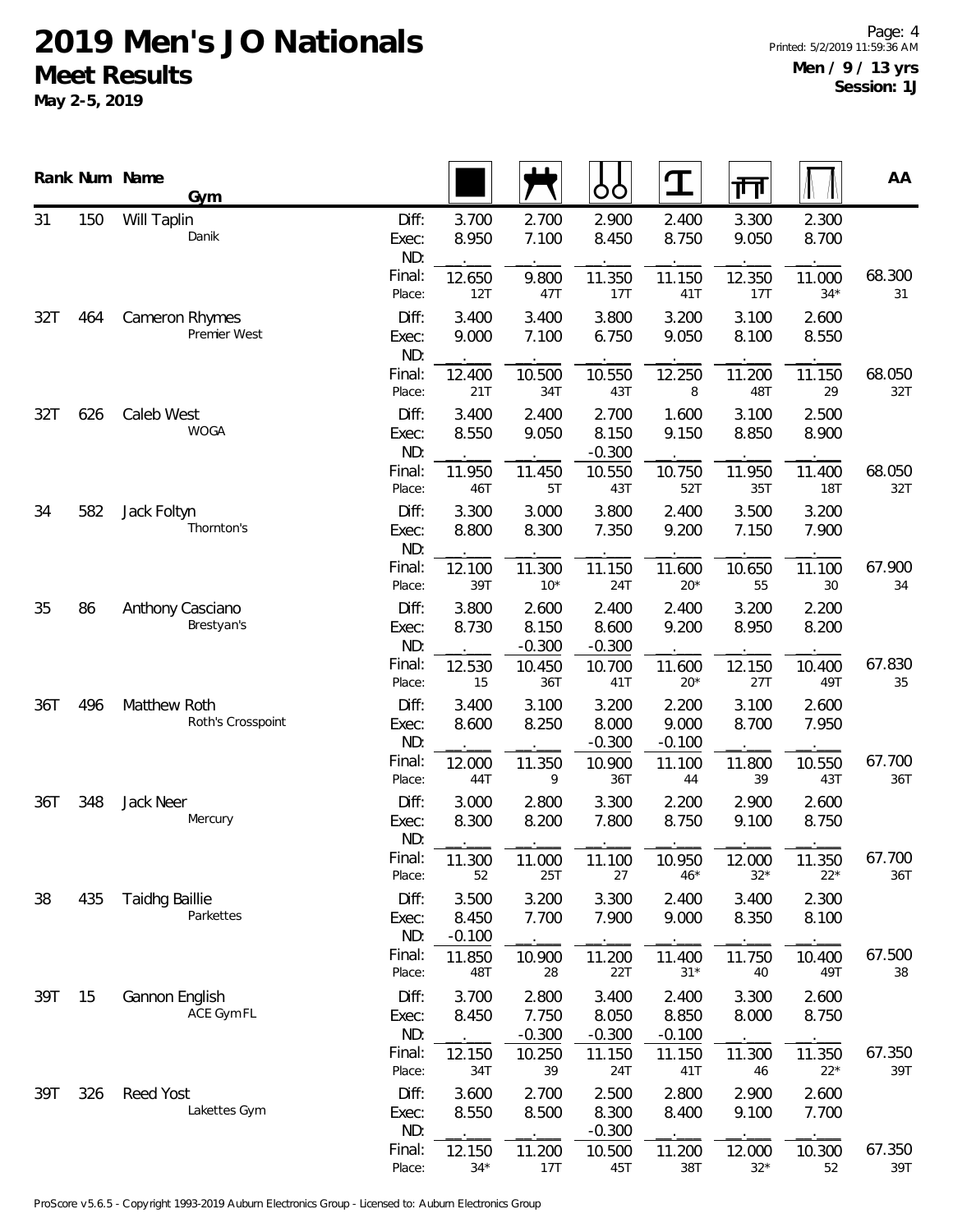|     |     | Rank Num Name<br>Gym                      |                       |                            |                 | OO                         | $\mathbf T$                | ग्ग             |                | AA            |
|-----|-----|-------------------------------------------|-----------------------|----------------------------|-----------------|----------------------------|----------------------------|-----------------|----------------|---------------|
| 41  | 419 | Daniel Medina<br>Omaha Gym                | Diff:<br>Exec:<br>ND: | 3.300<br>8.900             | 2.500<br>7.600  | 2.500<br>9.150<br>$-0.300$ | 2.400<br>8.300<br>$-0.100$ | 2.900<br>9.500  | 2.000<br>8.650 |               |
|     |     |                                           | Final:<br>Place:      | 12.200<br>31T              | 10.100<br>41T   | 11.350<br>17T              | 10.600<br>55T              | 12.400<br>16    | 10.650<br>40T  | 67.300<br>41  |
| 42  | 141 | Brenden Green<br>Cypress Academy          | Diff:<br>Exec:<br>ND: | 3.200<br>8.000             | 3.000<br>6.950  | 3.500<br>7.750             | 2.400<br>9.000             | 3.400<br>9.100  | 2.000<br>8.950 |               |
|     |     |                                           | Final:<br>Place:      | 11.200<br>53               | 9.950<br>$44*$  | 11.250<br>21               | 11.400<br>$31*$            | 12.500<br>15    | 10.950<br>38T  | 67.250<br>42  |
| 43  | 662 | Olu Rouse<br>eNeRGy                       | Diff:<br>Exec:<br>ND: | 3.200<br>7.750             | 3.100<br>7.900  | 3.000<br>8.100<br>$-0.300$ | 3.200<br>9.300             | 3.000<br>7.950  | 2.000<br>9.000 |               |
|     |     |                                           | Final:<br>Place:      | 10.950<br>56               | 11.000<br>$25*$ | 10.800<br>39T              | 12.500<br>5                | 10.950<br>52    | 11.000<br>34T  | 67.200<br>43  |
| 44  | 651 | Ben Merilatt<br>Xtreme Altitude           | Diff:<br>Exec:<br>ND: | 3.800<br>8.500             | 2.500<br>7.800  | 3.300<br>7.500<br>$-0.300$ | 2.400<br>8.300<br>$-0.300$ | 3.200<br>9.150  | 2.300<br>8.950 |               |
|     |     |                                           | Final:<br>Place:      | 12.300<br>28               | 10.300<br>38    | 10.500<br>45T              | 10.400<br>57               | 12.350<br>17T   | 11.250<br>26T  | 67.100<br>44  |
| 45T | 318 | Nate Vontz<br>Iron Cross                  | Diff:<br>Exec:<br>ND: | 3.600<br>8.550             | 3.500<br>6.150  | 3.000<br>8.000<br>$-1.300$ | 4.000<br>8.350<br>$-0.300$ | 3.300<br>8.950  | 2.500<br>8.550 |               |
|     |     | Final:<br>Place:                          | 12.150<br>$34*$       | 9.650<br>51                | 9.700<br>54     | 12.050<br>11               | 12.250<br>22T              | 11.050<br>$31*$ | 66.850<br>45T  |               |
| 45T | 224 | Kael Griffin<br>Gym Force                 | Diff:<br>Exec:<br>ND: | 3.500<br>7.850<br>$-0.300$ | 2.800<br>7.300  | 3.200<br>8.300             | 2.400<br>9.150             | 3.300<br>8.800  | 2.700<br>7.850 |               |
|     |     |                                           | Final:<br>Place:      | 11.050<br>54               | 10.100<br>$41*$ | 11.500<br>12T              | 11.550<br>$23*$            | 12.100<br>30T   | 10.550<br>43T  | 66.850<br>45T |
| 47  | 540 | Andrew Sweeten<br>Southlake               | Diff:<br>Exec:<br>ND: | 3.800<br>8.600             | 3.300<br>7.800  | 3.200<br>6.850<br>$-0.300$ | 3.200<br>8.600             | 3.000<br>8.350  | 2.800<br>7.600 |               |
|     |     |                                           | Final:<br>Place:      | 12.400<br>$21*$            | 11.100<br>22    | 9.750<br>53                | 11.800<br>15T              | 11.350<br>45    | 10.400<br>49T  | 66.800<br>47  |
| 48  | 536 | Daniel Sheng<br>Southern States           | Diff:<br>Exec:<br>ND: | 3.600<br>9.200             | 2.800<br>7.300  | 3.200<br>7.450<br>$-0.300$ | 2.400<br>8.200             | 3.100<br>9.050  | 2.900<br>7.650 |               |
|     |     |                                           | Final:<br>Place:      | 12.800<br>7T               | 10.100<br>$41*$ | 10.350<br>48T              | 10.600<br>55T              | 12.150<br>$27*$ | 10.550<br>43T  | 66.550<br>48  |
| 49  | 307 | Bryan Holst<br><b>Integrity Athletics</b> | Diff:<br>Exec:<br>ND: | 3.600<br>8.550             | 3.200<br>7.850  | 3.400<br>7.600<br>$-0.300$ | 2.200<br>8.900<br>$-0.300$ | 3.300<br>7.750  | 2.300<br>8.200 |               |
|     |     |                                           | Final:<br>Place:      | 12.150<br>$34*$            | 11.050<br>23T   | 10.700<br>41T              | 10.800<br>51               | 11.050<br>51    | 10.500<br>46   | 66.250<br>49  |
| 50  | 404 | Henry Meisel<br>North Shore               | Diff:<br>Exec:<br>ND: | 3.200<br>8.450             | 2.100<br>6.900  | 2.400<br>8.700<br>$-0.300$ | 2.200<br>9.000             | 3.000<br>9.300  | 2.300<br>8.350 |               |
|     |     |                                           | Final:<br>Place:      | 11.650<br>51               | 9.000<br>54     | 10.800<br>39T              | 11.200<br>38T              | 12.300<br>19T   | 10.650<br>40T  | 65.600<br>50  |